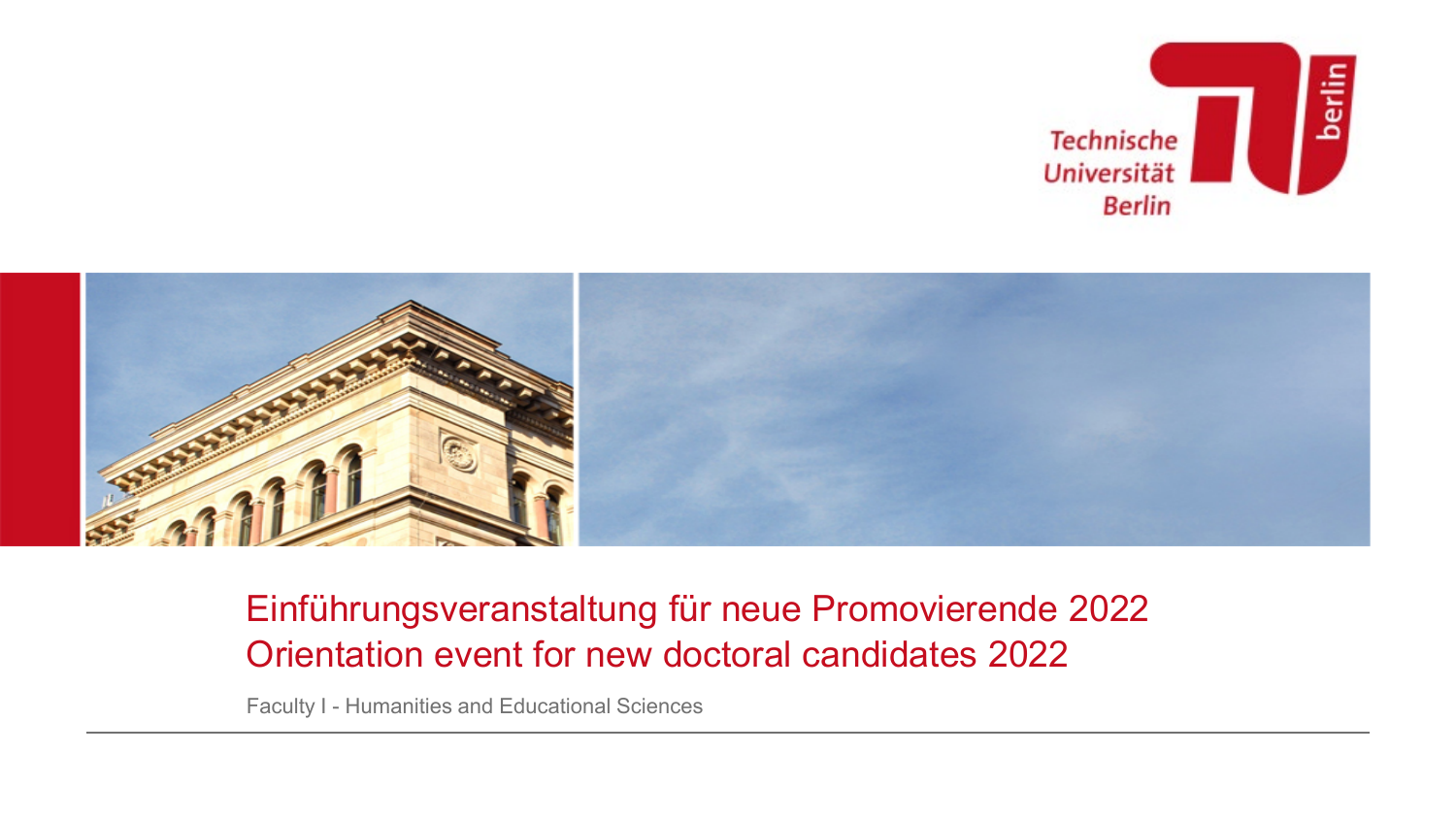

# **Welcome to Faculty I**

**Humanities and Educational Sciences**

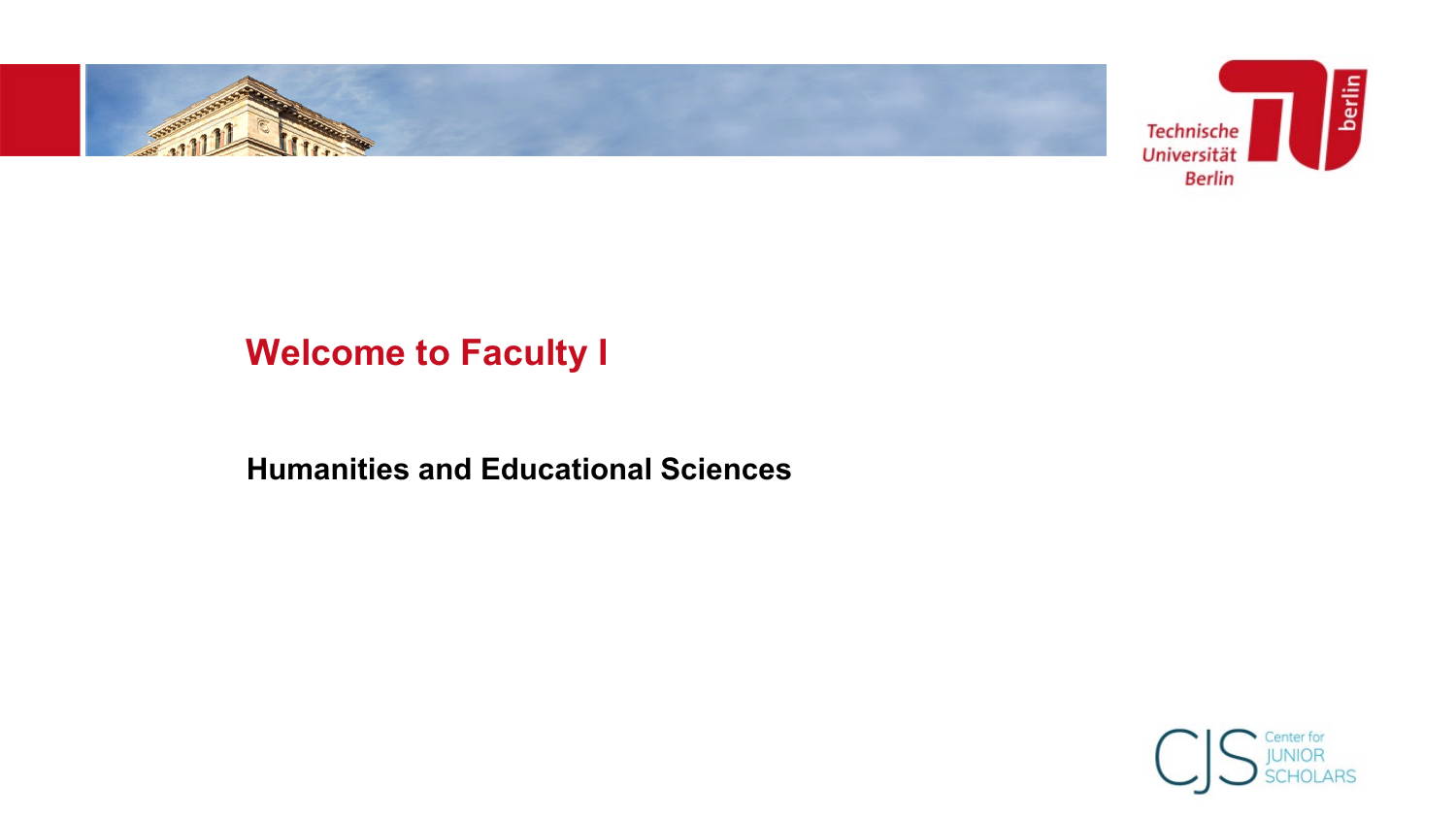

# Figures of Faculty I

- 2604 Students (May 2020)
- 5 Institutes and 2 Centers
- 43 Chairs (25 Full professorships, 7 Junior professorships), 9 temporary professorships (including visiting professors), 2 Second member) (Dec. 2021)
- 15 Degree Courses: 5 Bachelor Courses & 11 Master Courses (2021)
- $\sim$  132 Academic Staff Members (funded both by TUB and third party) (Dec. 2021)
- $\sim$  370 Graduates per Year (2020)
- 39 Doctoral Degrees in 2020 and 32 in 2021 (Dec. 2021)
- $\sim$  6.4 Mio.  $\epsilon$  Third-party Expenditures in 2019

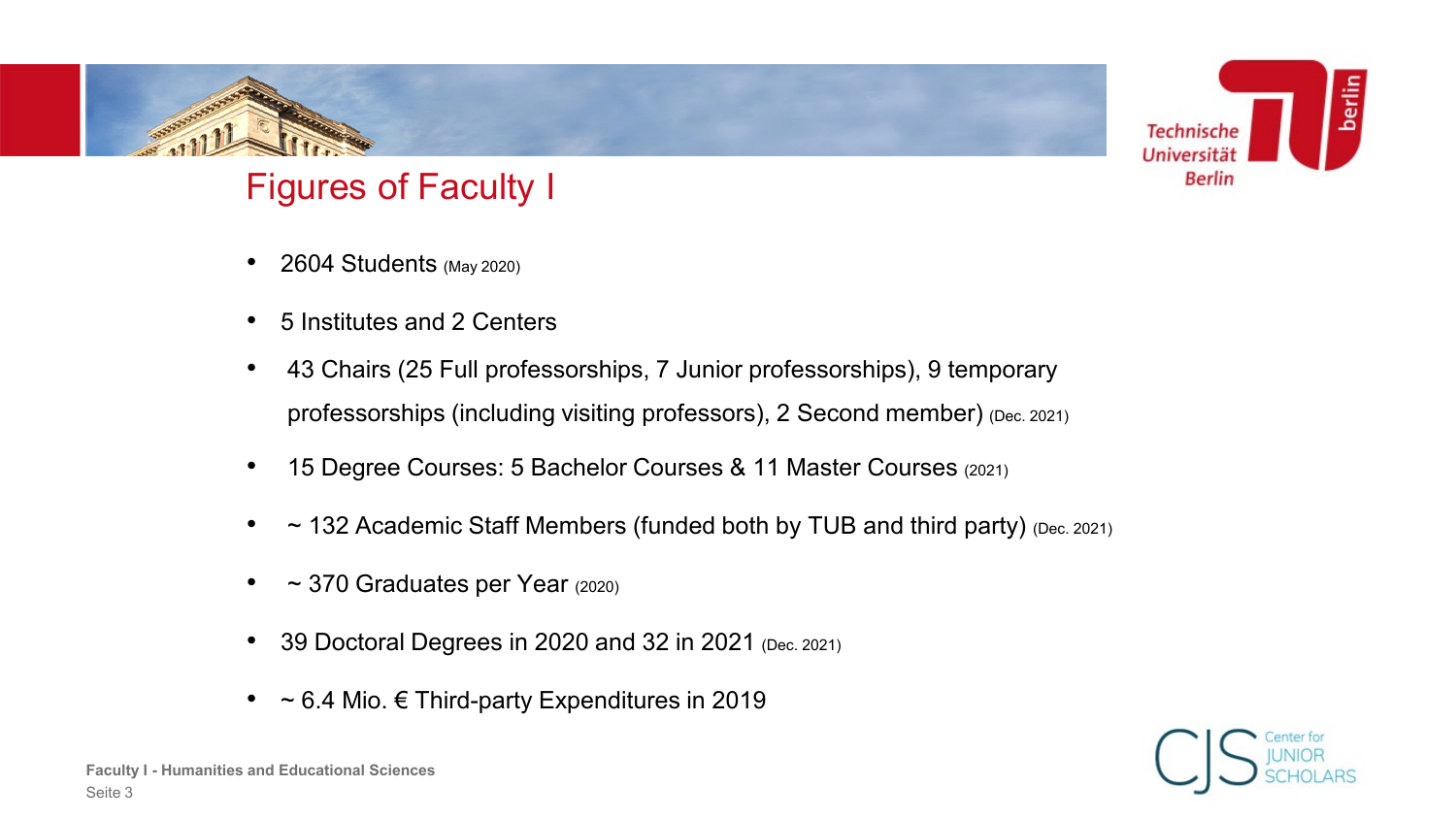

## Research Areas

The main focus of the research profile of Faculty I includes the following:

- I. Knowledge research
- II. Interdependency of Culture and Technology
- III. Cultural Heritage as a Resource
- IV. Language and Communication
- V. Heterogeneity
- VI. Creation of Education Processes

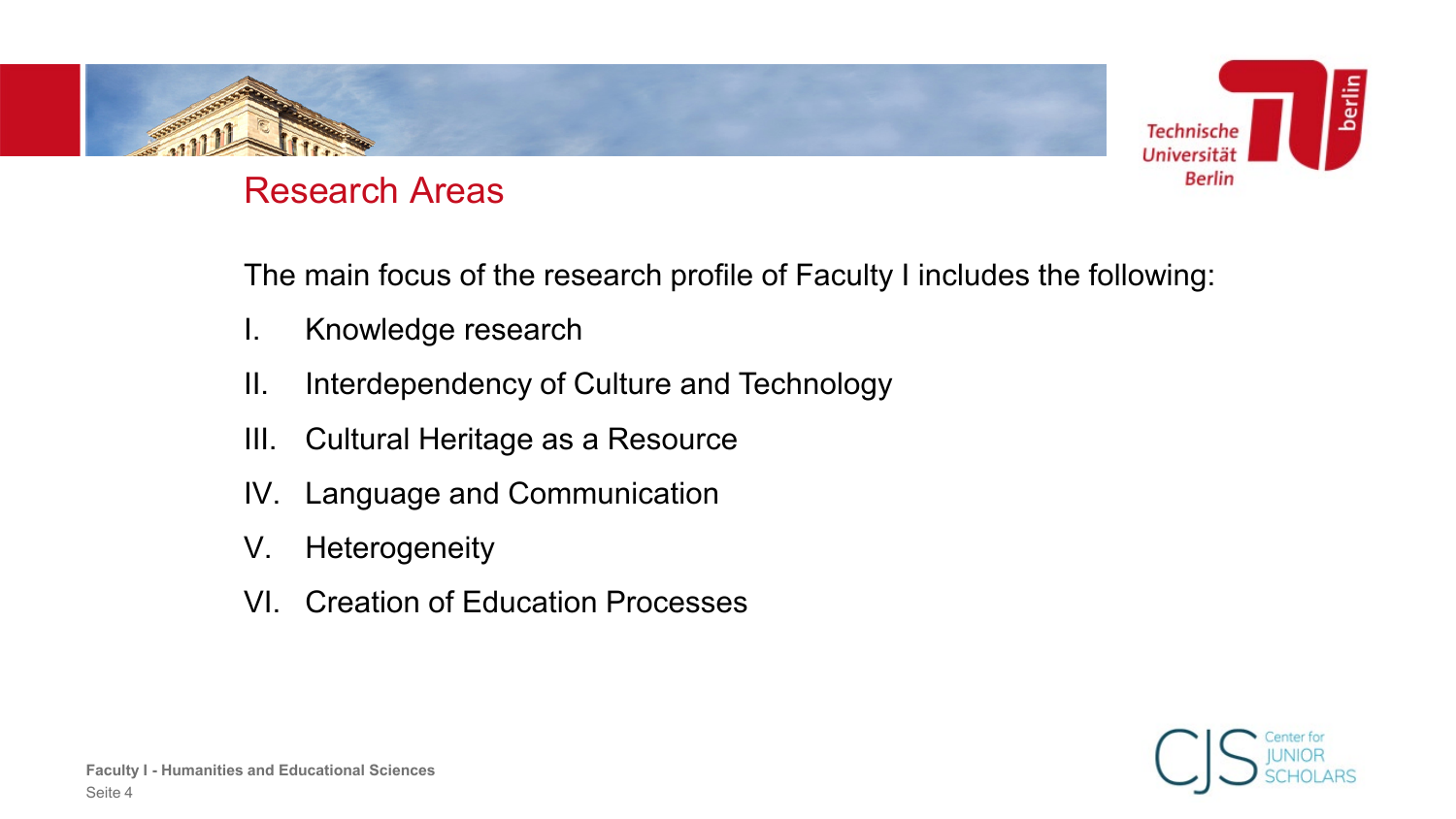

# Key Application Areas of the TU Berlin

Research at Faculty I is closely related to research of TU Berlin:

- Knowledge and Communication Systems
- Infrastructure and Mobility
- Materials, Design and Manufacturing
- Human Health
- Energy Systems and Sustainable Resource Management
- Cyber-Physical Systems

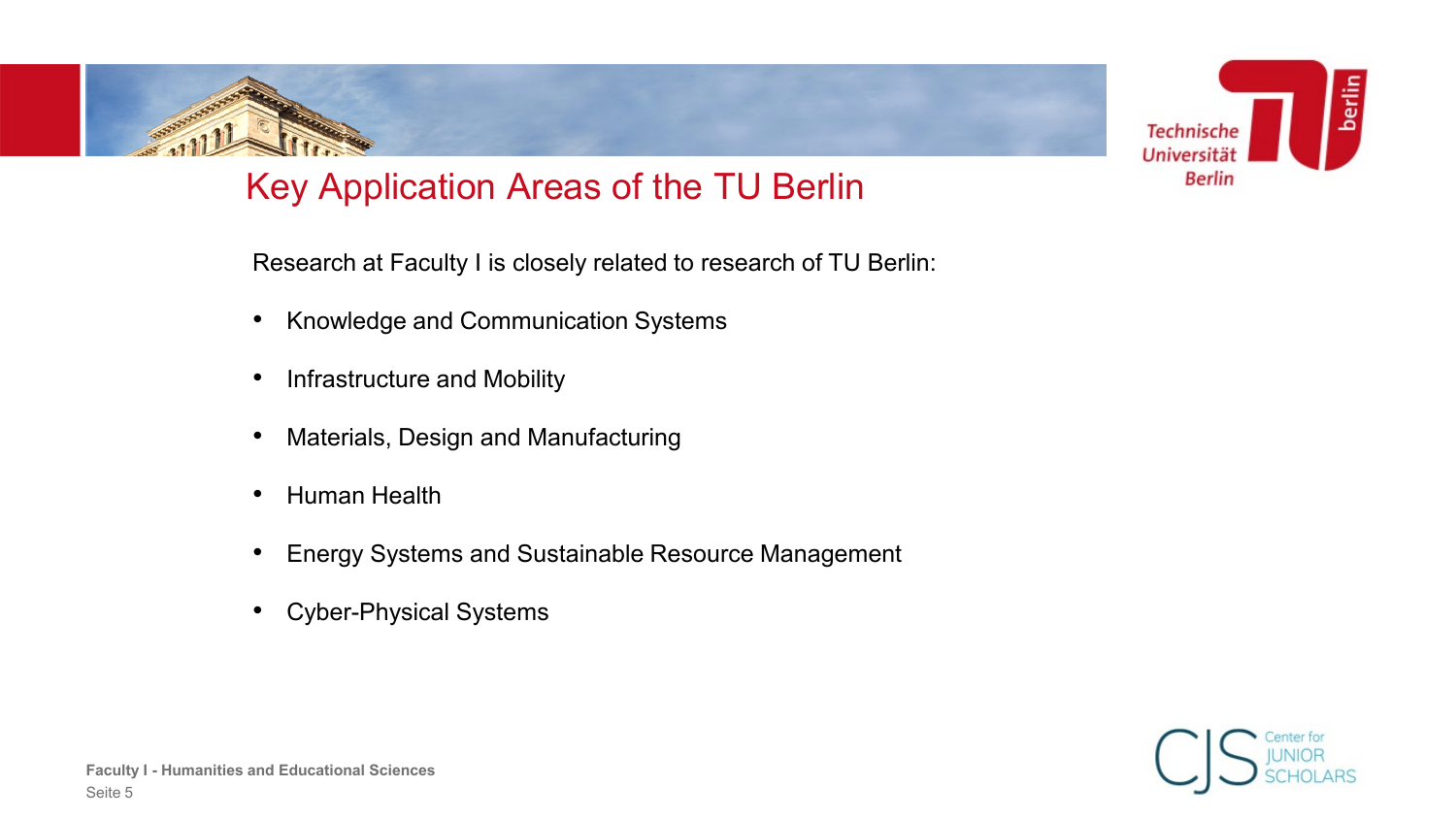



• Institute of Philosophy, History of Literature, Scientific History

and Technological History

- Institute of Art Science und Historical Urban Studies
- Institute of Language and Communication
- Institute of Educational Science
- Institute of Vocational and Prevocational Education
- Center of Research on Anti-Semitism
- Center of Interdisciplinary Women's and Gender Studies



**Technische** Universitä **Berlin** 

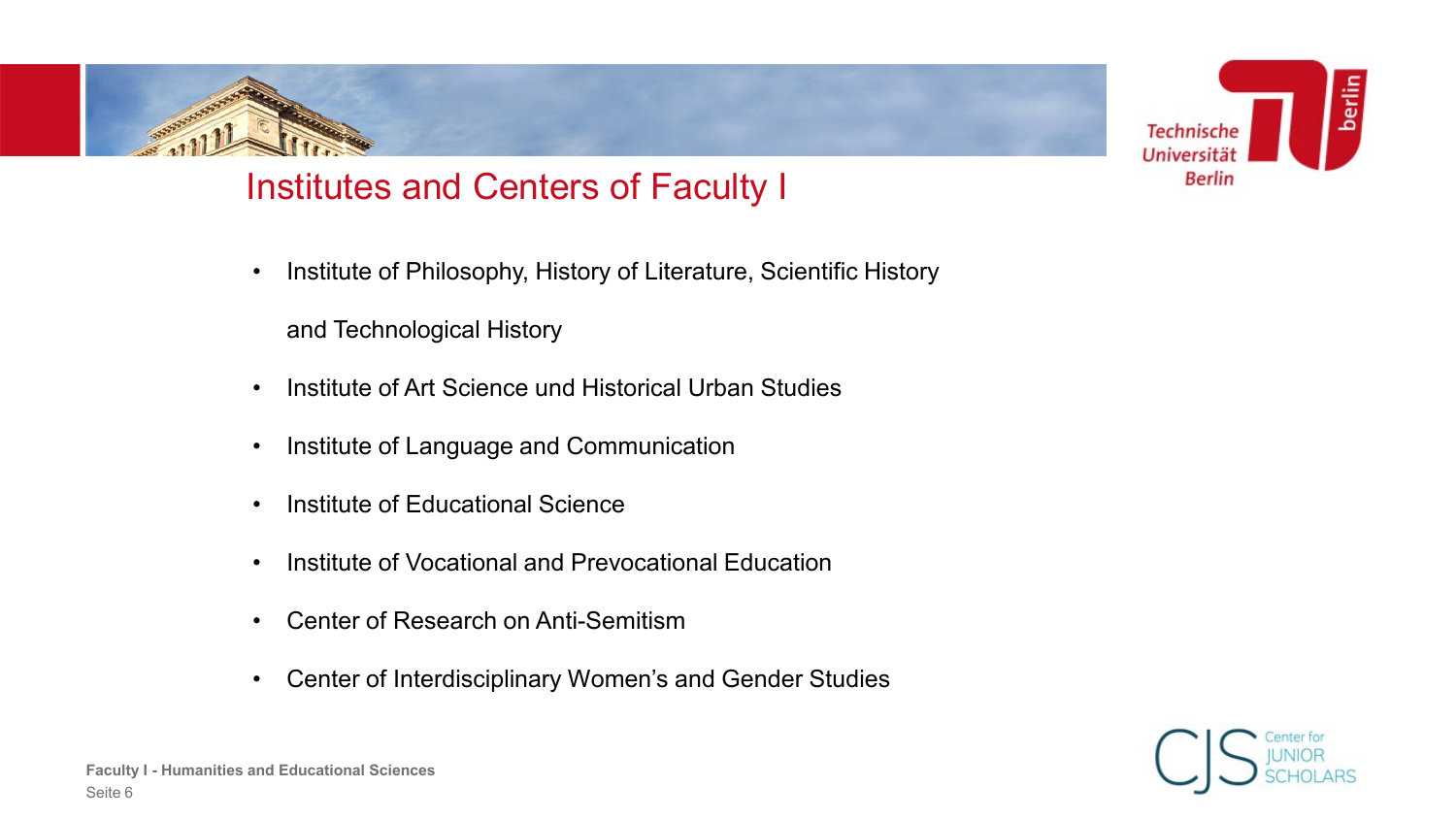



## Doctoral Studies at Faculty I

Pursuing a doctorate at Faculty I:

- Employment as research associate with teaching deployment (5 years)
- Third-party funded employment, scholarships (e.g. DFG)
- "External" Doctorate (e.g. with fixed-term contract of employment in the

industry or at a non-university research institute)

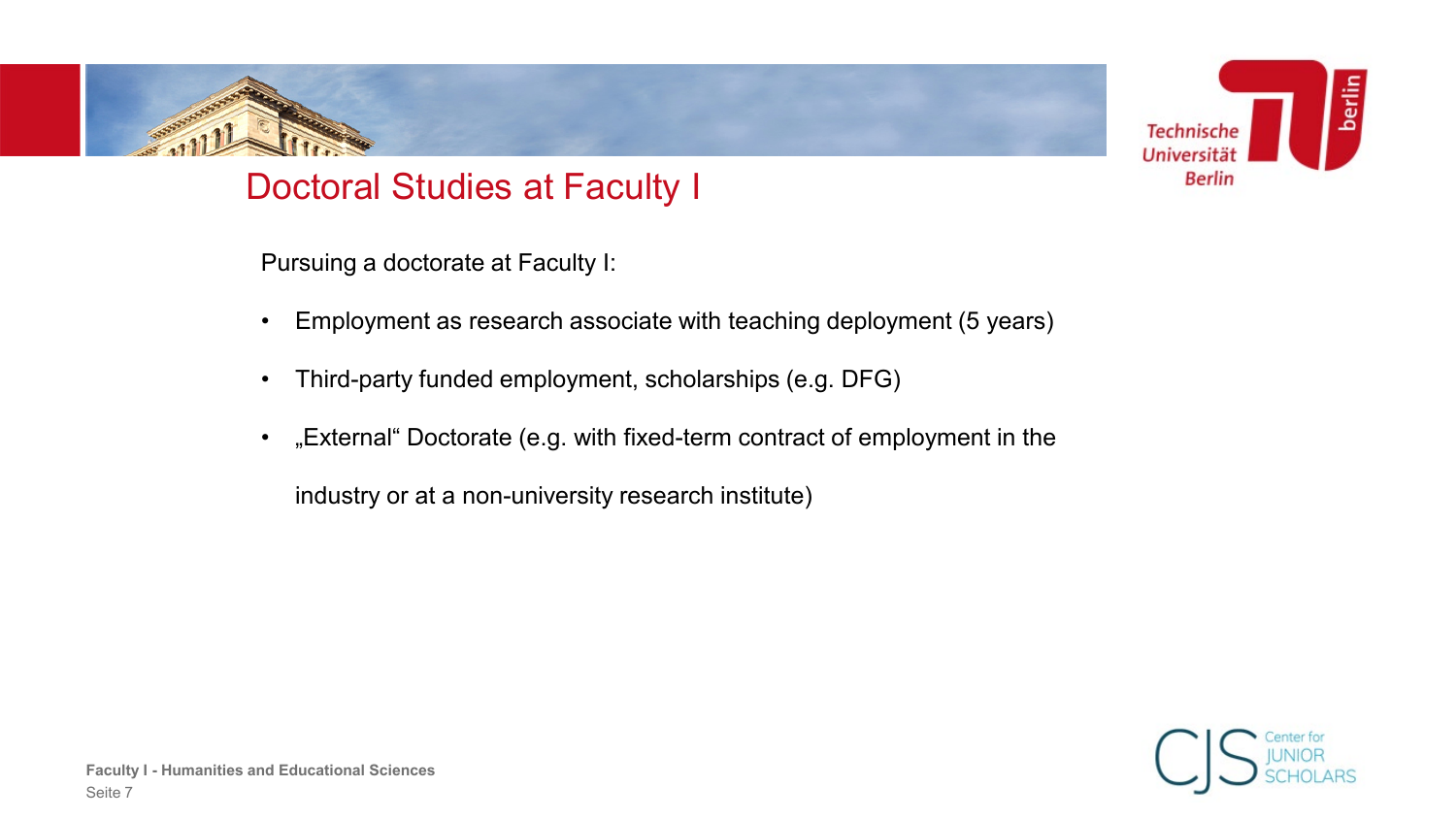# Doctoral Studies at Faculty I

Regulations for Doctorates at TU Berlin Version of 15.05.2021 [https://www.tu-berlin.de/fakultaet\\_i/menue/forschung/promotionen/promotionsordnung/parameter/en/](https://www.tu-berlin.de/fakultaet_i/menue/forschung/promotionen/promotionsordnung/parameter/en/)

Doctoral Degrees at Faculty I:

- Doctor of Philosophy (Dr. phil.)
- Doctor of Sciences (Dr. rer. nat.)
- → Generally the Master degree or diploma and the subject of the doctoral studies are decisive



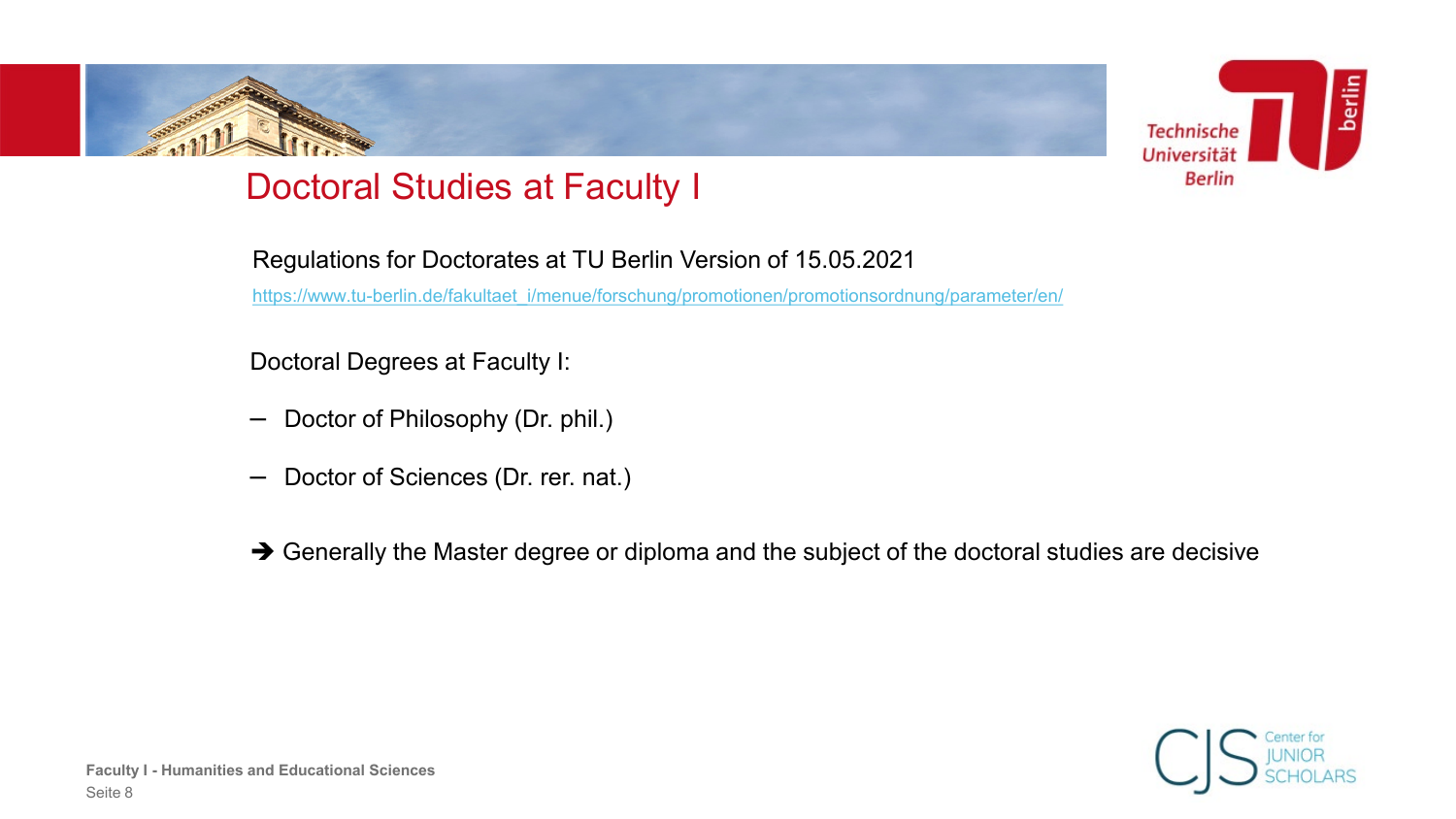

## Doctoral Studies at Faculty I

#### Application at faculty:

- 1. Application as a doctoral candidate
- 2. Application to commence the doctoral procedure

Please follow the link to find all required forms and informations: https://www.tu[berlin.de/fakultaet\\_i/menue/research/doctoral\\_degrees/formsletter\\_templates/parameter/en/](https://www.tu-berlin.de/fakultaet_i/menue/research/doctoral_degrees/formsletter_templates/parameter/en/)

Please contact us at [promotion@fsc1.tu-berlin.de](mailto:promotion@fsc1.tu-berlin.de) for further questions.

#### Cumulative dissertation:

- In accordance with supervisor
- min. 3 publications (all *accepted*)
- Dissertation: Introduction, publications, discussion
- Co-Authorship and Examiner limitation
- **regulatory statutes for the prevailing doctorate regulations:**  [https://www.tu-berlin.de/fakultaet\\_i/menue/forschung/promotionen/ausfuehrungsbestimmungen\\_zur\\_promotionsordnung](https://www.tu-berlin.de/fakultaet_i/menue/forschung/promotionen/ausfuehrungsbestimmungen_zur_promotionsordnung)

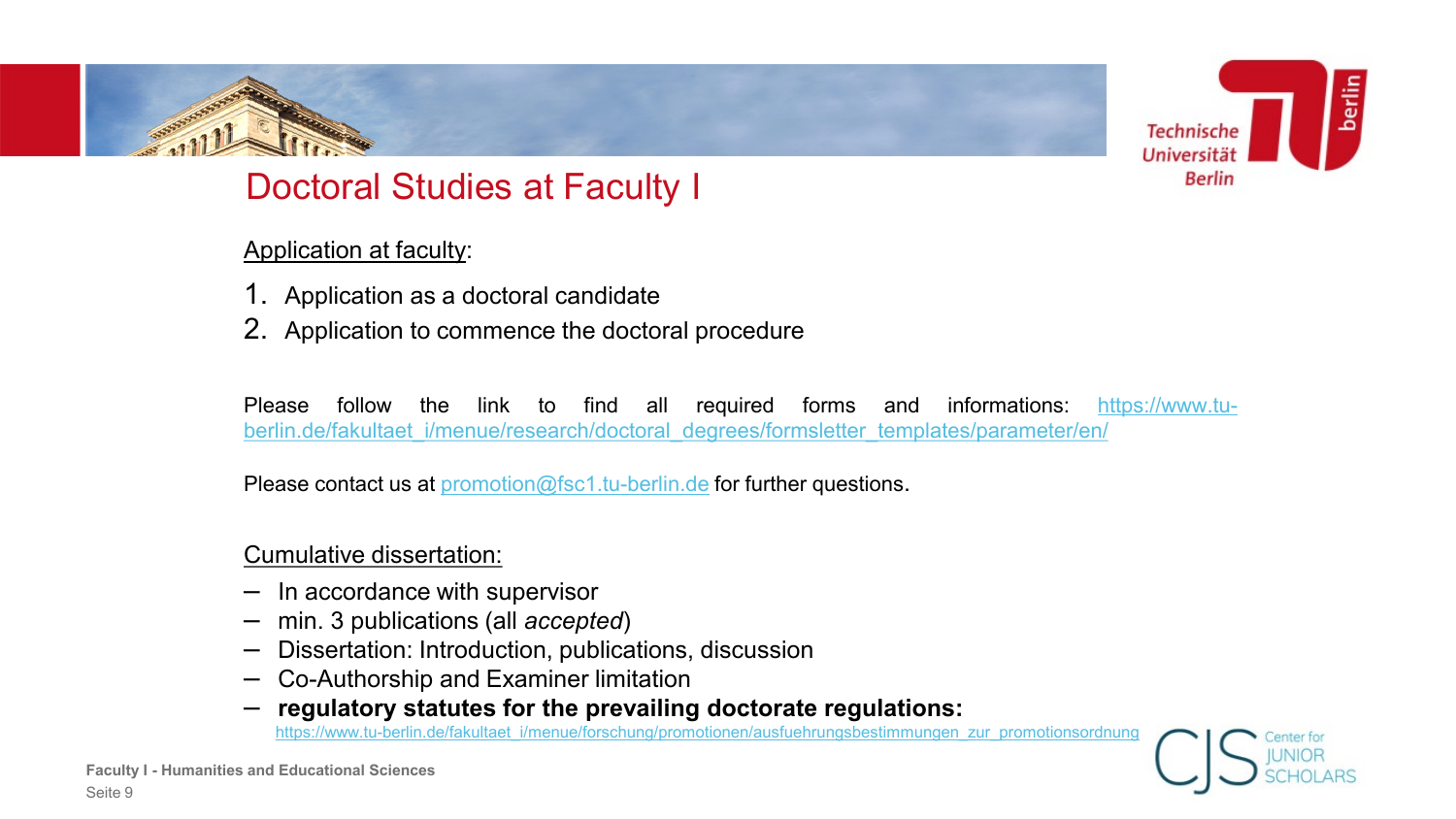



**Contact Dean's office:**

**Dean**: Prof. Dr. Thorsten Roelcke,

[roelcke@tu-berlin.de](mailto:roelcke@tu-berlin.de)

**Dean of Studies**: Prof. Dr. Birgit Beck,

[birgit.beck@tu-berlin.de](mailto:friedrich.steinle@tu-berlin.de)

**Vice Dean of Research and Professorial Appointments**:

Prof. Dr. Nina Langen, [nina.langen@tu-berlin.de](mailto:nina.langen@tu-berlin.de)

**Vice Dean of International Affairs and Teacher Education**

Prof. Dr. Hans-Liudger Dienel, [hans-liudger.dienel@tu-berlin.de](mailto:hans-liudger.dienel@tu-berlin.de)

**Vice Dean of Anti-Discrimination, Equality and Scientific Qualification Phases**:

Prof. Dr. Beate Krickel, [beate.krickel@tu-berlin.de](mailto:beate.krickel@tu-berlin.de)

**Faculty I - Humanities and Educational Sciences** Seite 10

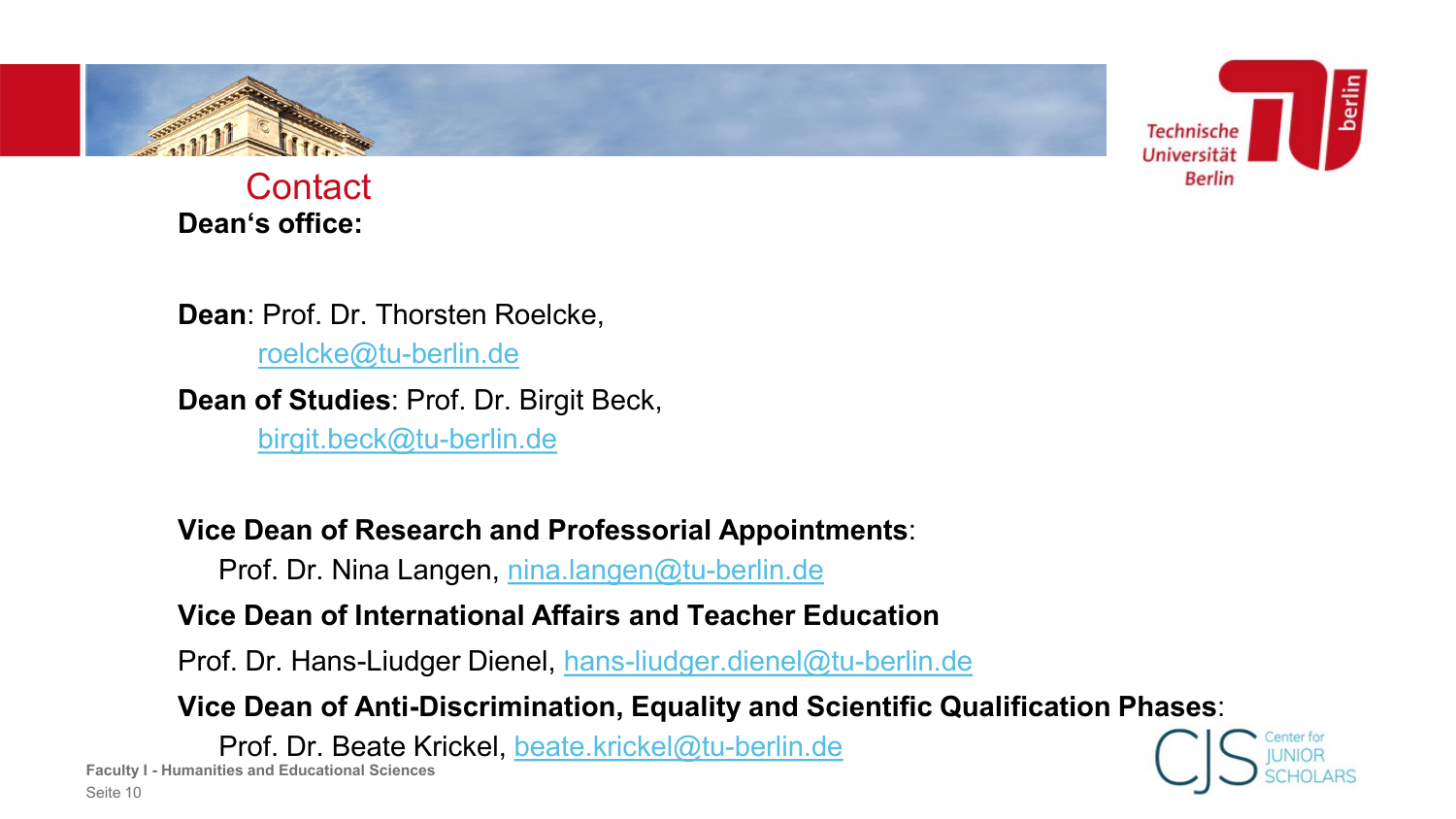

**Contact** 

**Faculty Service Center:**

## **Head of the Administration of the Faculty I**:

Alexander Gerberding, Tel. 314-22143, [gerberding@tu-berlin.de](mailto:gerberding@tu-berlin.de)

## **Advisor of Academic Affairs and Evaluation**:

Ina Haase, Tel. 314-25296, *i.haase@tu-berlin.de* 

### **Administration of Doctoral Services**:

N. N. , Tel. 314-73248, [promotion@fsc1.tu-berlin.de](mailto:promotion@fsc1.tu-berlin.de)